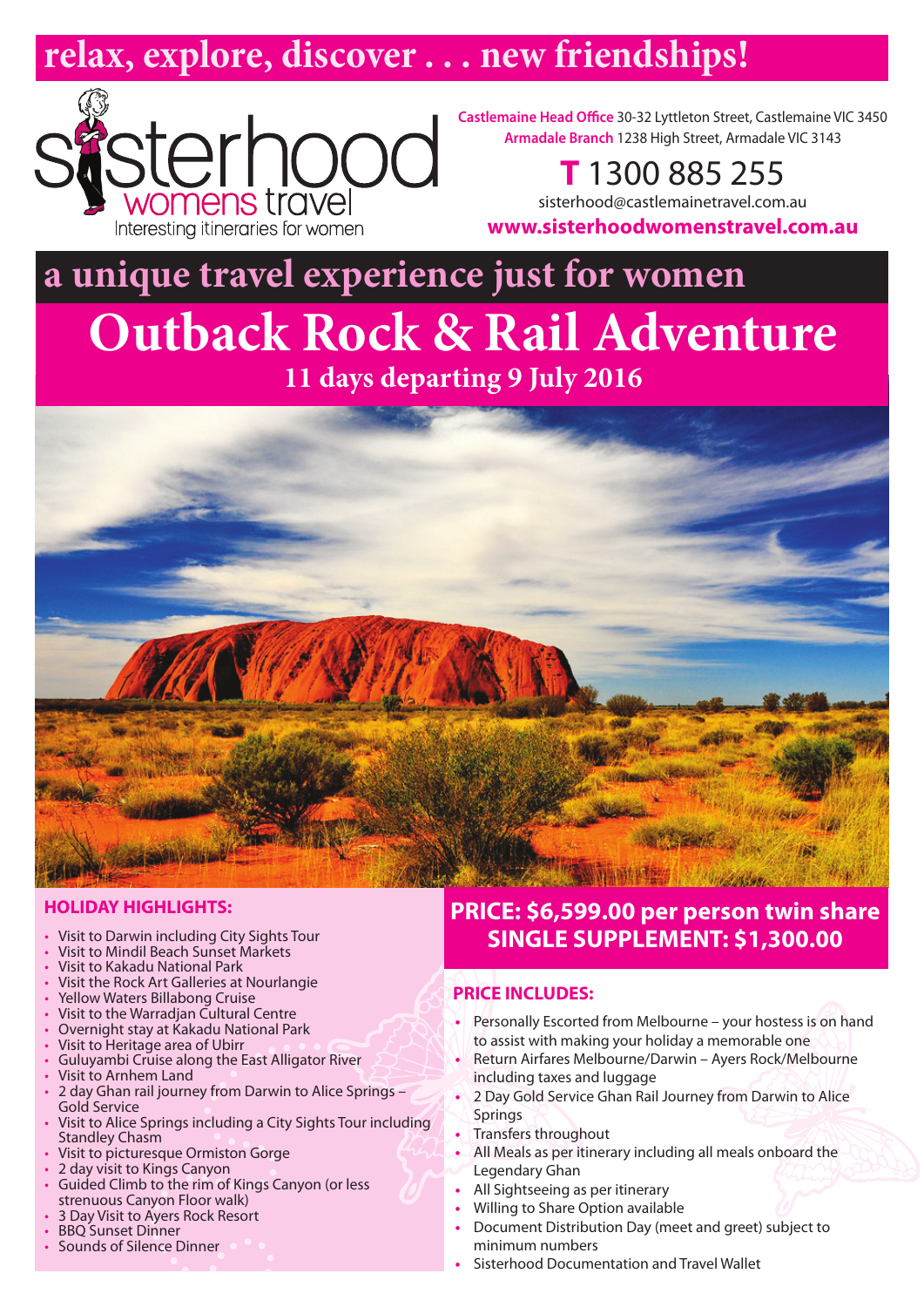# **itinerary**

*\*\*This tour requires a certain level of fitness. We will be walking some distances on uneven surfaces so please take this into consideration when booking.*

# **DAY 1 Saturday 9 July 2016 Welcome to Darwin**

Welcome to Sisterhood Womens Travel. Meet your tour hostess and fellow travellers at the Melbourne Airport for our flight to Darwin departing at 8.00am. Upon arrival into Darwin we'll be transferred to our hotel with an afternoon at leisure. Tonight we'll visit the famous Mindil Beach Sunset Market with over 60 food and 130 craft vendors to explore. A must do when in Darwin and a great way to end our first night in the Top End. Hotel: Travelodge Mirambeena Resort.

# **DAY 2 Sunday 10 July 2016 Darwin City Sights ~ (B)**

Today we'll enjoy a Darwin City Tour including the Botanic Gardens, Chinese Temple, East Point Military Precinct, Mooring Basin and Stokes Hill Wharf area. There is time to explore the Museum and Art Gallery of the Northern Territory. We'll visit the sites hit by Japanese air raids on Darwin during WWII in 1942, the largest attacks ever mounted by a foreign power against Australia. Dinner: Charles Darwin Sunset Dinner Cruise (including return Transfers). Hotel: Travelodge Mirambeena Resort.

#### **DAY 3 Monday 11 July 2016 Darwin – Kakadu ~ (B,L)**

Today we'll depart Darwin and travel along the Arnhem Highway, passing major river systems and wetland regions, into Kakadu National Park. Located 257 kilometres east of Darwin, the national park covers 20,000 square kilometres of landscape varying from rocky escarpment that is home to historic Aboriginal rock art dating back thousands of years, to the floodplains that are abundant with wildlife. Stop at Nourlangie, where our driver/guide will lead us on a walk to view the rock art galleries. After lunch, we'll join a local guide on a cruise on the fabled Yellow Water Billabong searching for saltwater crocodiles and the colourful range of birdlife for which this region is renowned. We'll visit the Warradjan Cultural Centre to view the informative displays depicting the traditions of the Aboriginal people in Kakadu. Hotel: Mercure Kakadu Crocodile Hotel, Kakadu.

# **DAY 4 Tuesday 12 July 2016 Kakadu – Darwin ~ (B)**

This morning we'll visit the heritage area of Ubirr where you'll have the opportunity to climb up through the ancient Aboriginal rock art galleries believed to be over 20,000 years old, to the lookout for the amazing view of the surrounding wetlands. We'll enjoy a Guluyambi Cruise along the East Alligator River. Our Aboriginal guide will provide us with an insight into aboriginal culture including local mythology, the river's abundant food chain, as well as bush survival. With special permission from the local people, we'll be able to go ashore into Arnhem Land. Before returning to Darwin we'll visit the Bowali Visitor Centre. Hotel: Travelodge Mirambeena.

# **DAY 5 Wednesday 13 July 2016 All Aboard the Legendary Ghan ~ (B,L,D)**

This morning we'll transfer to the legendary Ghan to begin our journey south to Alice Springs. Departing at 10.00am we'll enjoy Gold Service cabins including all meals onboard with standard drinks. Dine in the classically styled Queen Adelaide Restaurant Car. With a choice of three included tours to enjoy upon arriving into Katherine, including a Nitmiluk Gorge Cruise where you'll witness the splendour of Katherine Gorge and enjoy cuisine inspired by the flavours of the Outback. Overnight onboard the Legendary Ghan.

# **DAY 6 Thursday 14 July 2016 Welcome to Alice Springs ~ (B)**

Welcome to Alice Springs, established in 1872 to relay messages between Darwin and Adelaide and the Royal Flying Doctor Service, which provides a 'mantle of safety' to the people of the outback. We'll visit the School of the Air, an educational service for children living in remote areas and Alice Springs. Hotel: Chifley Hotel Alice Springs

# **DAY 7 Friday 15 July 2016 Standley Chasm & Simpsons Gap ~ (B,L)**

Today we'll admire the rich plant and bird life at Standley Chasm. See the amazing geology at Ellery Creek Big Hole. Explore the Ochre Pits then it's onto Ormiston Gorge before enjoying a glass of wine and ploughmans lunch at Glen Helen Homestead Lodge. Hotel: Chifley Hotel Alice Springs.

#### **DAY 8 Saturday 16 July 2016 Alice Springs – Kings Canyon ~ (B)**

Travelling south we'll stop to visit a camel farm where there's time for an optional ride on these 'ships of the desert' (own expense) and later stop to view majestic Atila (Mt. Conner), before arriving at Kings Canyon Resort. This afternoon there is free time to relax around the resort. Hotel: Kings Canyon Resort.

# **DAY 9 Sunday 17 July 2016 Kings Canyon – Ayers Rock ~ (B,D)**

Today we enjoy a guided climb to the rim of Kings Canyon for marvellous views of Watarrka National Park (for those with a good level of fitness, sturdy shoes required). An easier walk along the boulder-strewn canyon floor is also available. After our walk we'll travel to the Ayers Rock Voyages Resort where we'll enjoy a BBQ dinner whilst watching the beautiful sunset. Hotel: Desert Gardens Hotel, Ayers Rock Resort.

#### **DAY 10 Monday 18 July 2016 Uluru ~ (B,D)**

Today a free day to explore Uluru at leisure with a range of optional activities to choose from. This evening we'll dine under the stars enjoying the Sounds of Silence dinner. Let's hope the stars turn on tonight! A wonderful experience with Uluru providing an amazing backdrop. Hotel: Desert Gardens Hotel, Ayers Rock Resort.

#### **DAY 11 Tuesday 19 July 2016 Uluru – Home ~ (B)**

Farewell Red Centre as we depart for Melbourne via Alice Springs. Arriving into Melbourne approx. 3.45pm.

*We thank you for joining us for your latest adventure and look forward to welcoming you back soon.*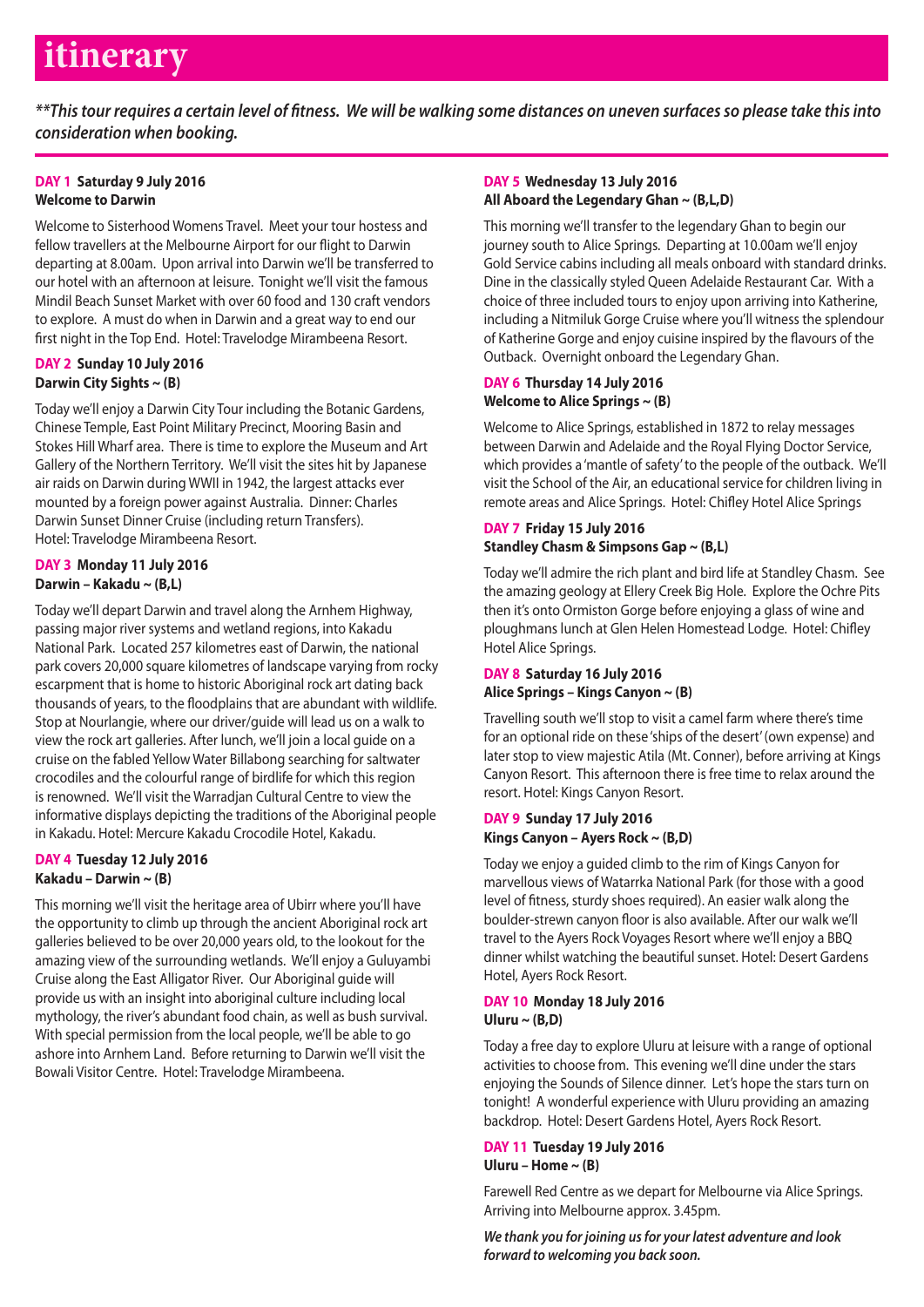# **itinerary**

# **NOTES**

| <b>TERMS &amp; CONDITIONS:</b> Please read through our full terms and conditions for this tour which are found on page 4 of this document. It is a |
|----------------------------------------------------------------------------------------------------------------------------------------------------|
| condition that upon booking this tour you have read and fully understood this important information. Minimum numbers are required to operate       |
| this tour. Travel Insurance is mandatory.                                                                                                          |